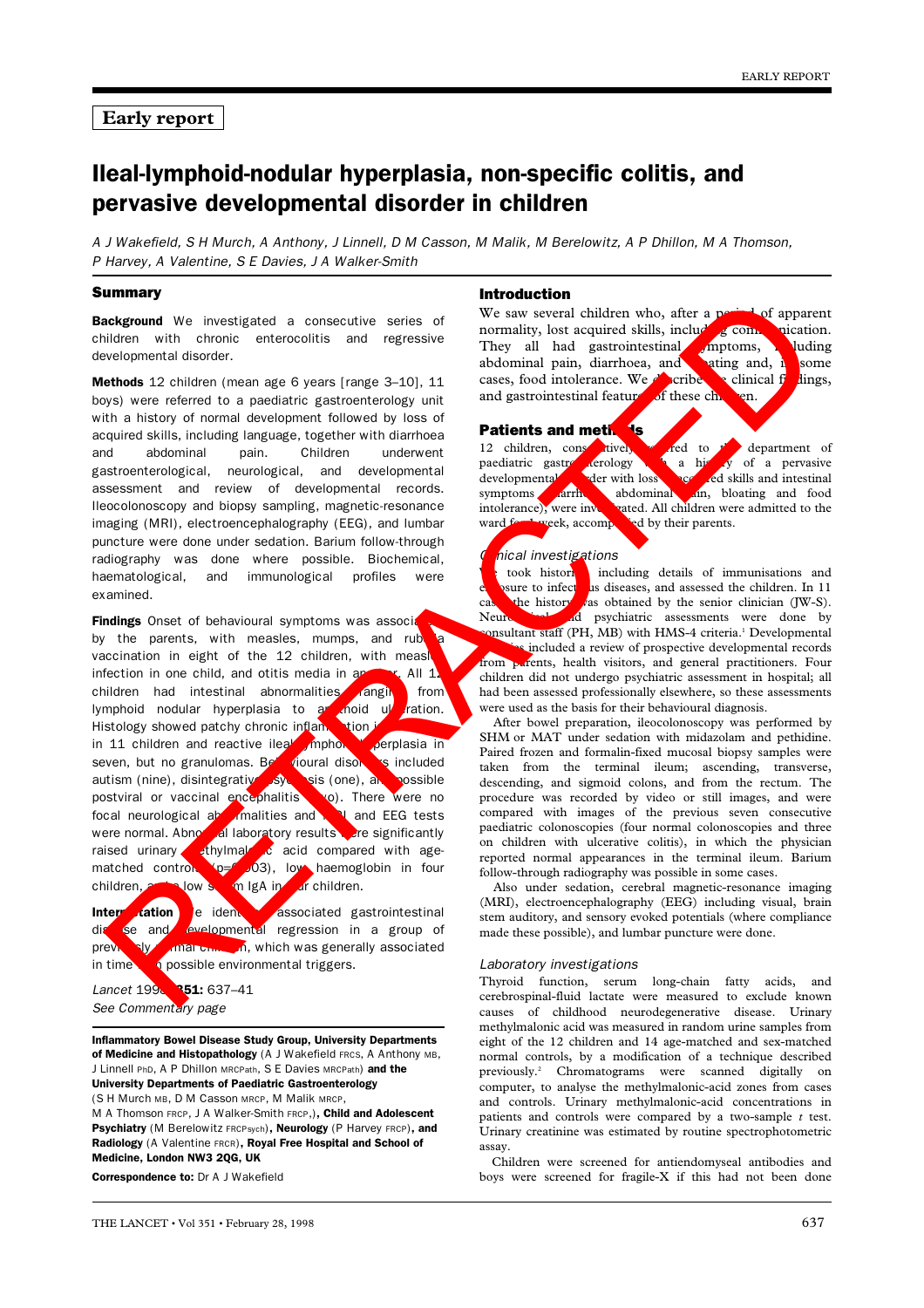| Child    | Age (years)                                             | Sex    | <b>Abnormal laboratory tests</b>                                                                                                                                                                                                                                                                                                                                                                                                                                                                                                   |                                                                                                                                                                                                                                                                                                                                                                                                                                                                                                                                                                                                                                                                                                                                                                   | <b>Endoscopic findings</b>                                |                                          | <b>Histological findings</b>                                                                                                                                                                                                                                                                           |  |  |
|----------|---------------------------------------------------------|--------|------------------------------------------------------------------------------------------------------------------------------------------------------------------------------------------------------------------------------------------------------------------------------------------------------------------------------------------------------------------------------------------------------------------------------------------------------------------------------------------------------------------------------------|-------------------------------------------------------------------------------------------------------------------------------------------------------------------------------------------------------------------------------------------------------------------------------------------------------------------------------------------------------------------------------------------------------------------------------------------------------------------------------------------------------------------------------------------------------------------------------------------------------------------------------------------------------------------------------------------------------------------------------------------------------------------|-----------------------------------------------------------|------------------------------------------|--------------------------------------------------------------------------------------------------------------------------------------------------------------------------------------------------------------------------------------------------------------------------------------------------------|--|--|
| 1        | 4                                                       | M      | Hb 10-8, PCV 0-36, WBC 16-6                                                                                                                                                                                                                                                                                                                                                                                                                                                                                                        | Ileum not intubated; aphthoid ulcer                                                                                                                                                                                                                                                                                                                                                                                                                                                                                                                                                                                                                                                                                                                               |                                                           |                                          | Acute caecal cryptitis and chronic non-specific<br>colitis<br>Acute and chronic non-specific colitis: reactive ileal<br>lymphoid hyperplasia<br>Acute and chronic non-specific colitis: reactive ileal<br>and colonic lymphoid hyperplasia<br>Chronic non-specific colitis: reactive ileal and colonic |  |  |
| 2        | 9.5                                                     | М      | (neutrophilia), lymphocytes 1.8, ALP 166<br>Hb $10-7$                                                                                                                                                                                                                                                                                                                                                                                                                                                                              | in rectum                                                                                                                                                                                                                                                                                                                                                                                                                                                                                                                                                                                                                                                                                                                                                         | LNH of T ileum and colon; patchy loss of                  |                                          |                                                                                                                                                                                                                                                                                                        |  |  |
| 3        | 7                                                       | M      | MCV 74, platelets 474, eosinophils 2.68,                                                                                                                                                                                                                                                                                                                                                                                                                                                                                           |                                                                                                                                                                                                                                                                                                                                                                                                                                                                                                                                                                                                                                                                                                                                                                   | vascular pattern; caecal aphthoid ulcer<br>LNH of T ileum |                                          |                                                                                                                                                                                                                                                                                                        |  |  |
| 4        | 10                                                      | Μ      | IgE 114, IgG, 8-4<br>IgE 69, IgG, 8-25, IgG, 1-006, ALP 474, AST 50                                                                                                                                                                                                                                                                                                                                                                                                                                                                | LNH of T ileum; loss of vascular pattern in                                                                                                                                                                                                                                                                                                                                                                                                                                                                                                                                                                                                                                                                                                                       |                                                           |                                          |                                                                                                                                                                                                                                                                                                        |  |  |
| 5        | 8                                                       | М      |                                                                                                                                                                                                                                                                                                                                                                                                                                                                                                                                    | rectum                                                                                                                                                                                                                                                                                                                                                                                                                                                                                                                                                                                                                                                                                                                                                            |                                                           | LNH of T lieum; proctitis with loss of   | lymphoid hyperplasia<br>Chronic non-specific colitis: reactive ileal lymphoid                                                                                                                                                                                                                          |  |  |
| 6        | 5                                                       | Μ      | Platelets 480, ALP 207                                                                                                                                                                                                                                                                                                                                                                                                                                                                                                             | vascular pattern                                                                                                                                                                                                                                                                                                                                                                                                                                                                                                                                                                                                                                                                                                                                                  |                                                           | LNH of T ileum; loss of colonic vascular | hyperplasia<br>Acute and chronic non-specific colitis: reactive ileal                                                                                                                                                                                                                                  |  |  |
| 7        | 3                                                       | Μ      | Hb 9-4, WBC 17-2 (neutrophilia), ESR 16, IgA 0-7                                                                                                                                                                                                                                                                                                                                                                                                                                                                                   | pattern<br>LNH of T ileum                                                                                                                                                                                                                                                                                                                                                                                                                                                                                                                                                                                                                                                                                                                                         |                                                           |                                          | lymphoid hyperplasia<br>Normal                                                                                                                                                                                                                                                                         |  |  |
| 8        | $3-5$                                                   | F      | IgA 0-5, IgG 7                                                                                                                                                                                                                                                                                                                                                                                                                                                                                                                     |                                                                                                                                                                                                                                                                                                                                                                                                                                                                                                                                                                                                                                                                                                                                                                   | Prominent ileal lymph nodes                               |                                          | Acute and chronic non-specific colitis: reactive ileal                                                                                                                                                                                                                                                 |  |  |
| 9        | 6                                                       | М      |                                                                                                                                                                                                                                                                                                                                                                                                                                                                                                                                    |                                                                                                                                                                                                                                                                                                                                                                                                                                                                                                                                                                                                                                                                                                                                                                   |                                                           | LNH of T ileum; patchy erythema at       | lymphoid hyperplasia<br>Chronic non-specific colitis<br>eal and colonic                                                                                                                                                                                                                                |  |  |
|          |                                                         |        |                                                                                                                                                                                                                                                                                                                                                                                                                                                                                                                                    | hepatic flexure                                                                                                                                                                                                                                                                                                                                                                                                                                                                                                                                                                                                                                                                                                                                                   |                                                           |                                          | lymphoid hyperplasia                                                                                                                                                                                                                                                                                   |  |  |
| 10       | 4                                                       | Μ      | $\lg G$ , 9.0                                                                                                                                                                                                                                                                                                                                                                                                                                                                                                                      |                                                                                                                                                                                                                                                                                                                                                                                                                                                                                                                                                                                                                                                                                                                                                                   | LNH of T ileum and colon                                  |                                          | Chronic non-specific<br>ntis: reactive ilea<br>pphoid<br>hyperplasia                                                                                                                                                                                                                                   |  |  |
| 11<br>12 | 6<br>$\overline{7}$                                     | M<br>M | Hb 11-2, IgA 0-26, IgM 3-4<br>IgA 0-7                                                                                                                                                                                                                                                                                                                                                                                                                                                                                              | LNH of T ileum                                                                                                                                                                                                                                                                                                                                                                                                                                                                                                                                                                                                                                                                                                                                                    | LNH on barium follow-through;                             |                                          | Chronic non-specific<br>Chronic no<br>reactive coloni<br><b>Decific con</b>                                                                                                                                                                                                                            |  |  |
|          |                                                         |        |                                                                                                                                                                                                                                                                                                                                                                                                                                                                                                                                    |                                                                                                                                                                                                                                                                                                                                                                                                                                                                                                                                                                                                                                                                                                                                                                   |                                                           | colonoscopy normal; ileum not intubated  | lymphoi<br>perplasia                                                                                                                                                                                                                                                                                   |  |  |
|          | transaminase 5-40 U/L.                                  |        | 0-15 mm/h; IgG 8-18 g/L; IgG, 3-53-7-25 g/L; IgG, 0-1-0-99 g/L; IgA 0-9-4-5 g/L; IgM 0-6-2-8 g/L; IgE 0-62 g/L; ALP=alkan<br>Table 1: Clinical details and laboratory, endoscopic, and histological findings<br>before. Stool samples were cultured for <i>Campylobacter</i> spp,                                                                                                                                                                                                                                                  |                                                                                                                                                                                                                                                                                                                                                                                                                                                                                                                                                                                                                                                                                                                                                                   |                                                           |                                          | hospha<br>$\epsilon$ 35-130 U/L; AST=aspartate<br>trained at et time or because be avioural features made                                                                                                                                                                                              |  |  |
|          |                                                         |        | Salmonella spp, and Shigella spp and assessed by microscopy for                                                                                                                                                                                                                                                                                                                                                                                                                                                                    |                                                                                                                                                                                                                                                                                                                                                                                                                                                                                                                                                                                                                                                                                                                                                                   |                                                           |                                          | children unable to $\alpha$ municate symptoms.                                                                                                                                                                                                                                                         |  |  |
|          |                                                         |        | ova and parasites. Sera were screened for antibodies to Yersinia                                                                                                                                                                                                                                                                                                                                                                                                                                                                   |                                                                                                                                                                                                                                                                                                                                                                                                                                                                                                                                                                                                                                                                                                                                                                   | O.                                                        | id (child)                               | <b>o</b> r) had received monovalent                                                                                                                                                                                                                                                                    |  |  |
|          | enterocolitica.                                         |        |                                                                                                                                                                                                                                                                                                                                                                                                                                                                                                                                    |                                                                                                                                                                                                                                                                                                                                                                                                                                                                                                                                                                                                                                                                                                                                                                   | m                                                         | sles vaccine at                          | I months,<br>after<br>which his                                                                                                                                                                                                                                                                        |  |  |
|          | Histology<br>informed consent.                          |        | Formalin-fixed biopsy samples of ileum and colon were assessed<br>and reported by a pathologist (SED). Five ileocolonic biopsy<br>series from age-matched and site-matched controls w<br>reports showed histologically normal mucosa were obtained<br>comparison. All tissues were assessed by three other clinical a<br>experimental pathologists (APD, AA, AJW).<br>Ethical approval and consent<br>Investigations were approved by the Ethic <b>Tractices</b><br>mittee<br>of the Royal Free Hospital NHS Trust,<br>٩d<br>dillo | velopment <b>o</b> lowed<br>(confirmed)<br>professiona<br>by<br>essors). No <b>b</b> ociation was made with the vaccine a<br>time. He revel a dose of measles, mumps, and<br>th,<br>vaccin at age 4.5 years, the day after which his<br>rub.<br>mother and a striking deterioration in his behaviour<br>she did link with the immunisation. Child nine<br>ece. measles, mumps, and rubella vaccine at 16<br>months. At 18 months he developed recurrent antibiotic<br>resistant otitis media and the first behavioural symptoms<br>including disinterest in his sibling and lack of play.<br>Table 2 summarises the neuropsychiatric diagnoses<br>the apparent precipitating events; onset of behavioura<br>features; and age of onset of both behaviour and bowe |                                                           |                                          |                                                                                                                                                                                                                                                                                                        |  |  |
|          | <b>Results</b>                                          |        |                                                                                                                                                                                                                                                                                                                                                                                                                                                                                                                                    |                                                                                                                                                                                                                                                                                                                                                                                                                                                                                                                                                                                                                                                                                                                                                                   | symptoms.                                                 |                                          |                                                                                                                                                                                                                                                                                                        |  |  |
|          | profiles were<br>achievement of ear.<br>girl (ch a nber |        | Clinical details of the children are swin in tables 1 and<br>2. None had neur ogical abnorm ties on clinical<br>examination; MRV cans, EEGs, and corporal-fluid<br>rmal; r ragile X was negative.<br>Prospective dev omer a records showed satisfactory<br>destones all children. The only<br>$\frac{1}{2}$ the $\frac{1}{2}$<br>s noted to be a slow                                                                                                                                                                              | Laboratory tests<br>All children were antiendomyseal-antibody negative and<br>common enteric pathogens were not identified by culture<br>microscopy, or serology. Urinary methylmalonic-acid<br>excretion was significantly raised in all eight children who                                                                                                                                                                                                                                                                                                                                                                                                                                                                                                      |                                                           |                                          |                                                                                                                                                                                                                                                                                                        |  |  |
| progres  |                                                         |        | devel er cor ared we der older sister. She was<br>sul quently and to have coarctation of the aorta. After<br>surg. The art of the age of 14 months, she<br>rapidly, and learnt to talk. Speech was lost<br>later. Chi, four was kept under review for the first year<br>of life beca. of wide bridging of the nose. He was                                                                                                                                                                                                         |                                                                                                                                                                                                                                                                                                                                                                                                                                                                                                                                                                                                                                                                                                                                                                   | ng/mmol) creatinine<br>10<br>10                           |                                          | п                                                                                                                                                                                                                                                                                                      |  |  |

#### Table 1: Clinical details and laboratory, endoscopic, and histological findings

#### Histology

#### Ethical approval and consent

# Results

Clinical details of the children are shown in tables 1 and 2. None had neur ogical abnormalities on clinical examination; MRI sans, EEGs, and cerebrospinal-fluid profiles were small; and capacity fragile X was negative. profiles were  $r$  mal;  $r$  fragile X was negative. Prospective developmental records showed satisfactory achievement of early *destones* all children. The only girl (child number that) is noted to be a slow developer compared with her older sister. She was subsequently fund to have coarctation of the aorta. After surgical repair of  $\frac{1}{4}$  or  $\frac{1}{4}$  at the age of 14 months, she progressed rapidly, and learnt to talk. Speech was lost later. Chi, four was kept under review for the first year of life because of wide bridging of the nose. He was discharged from follow-up as developmentally normal at age 1 year.

In eight children, the onset of behavioural problems had been linked, either by the parents or by the child's physician, with measles, mumps, and rubella vaccination. Five had had an early adverse reaction to immunisation (rash, fever, delirium; and, in three cases, convulsions). In these eight children the average interval from exposure to first behavioural symptoms was  $6.3$  days (range  $1-14$ ). Parents were less clear about the timing of onset of abdominal symptoms because children were not toilet

#### Laboratory tests



Figure 1: Urinary methylmalonic-acid excretion in patients and controls

p=Significance of mean excretion in patients compared with controls.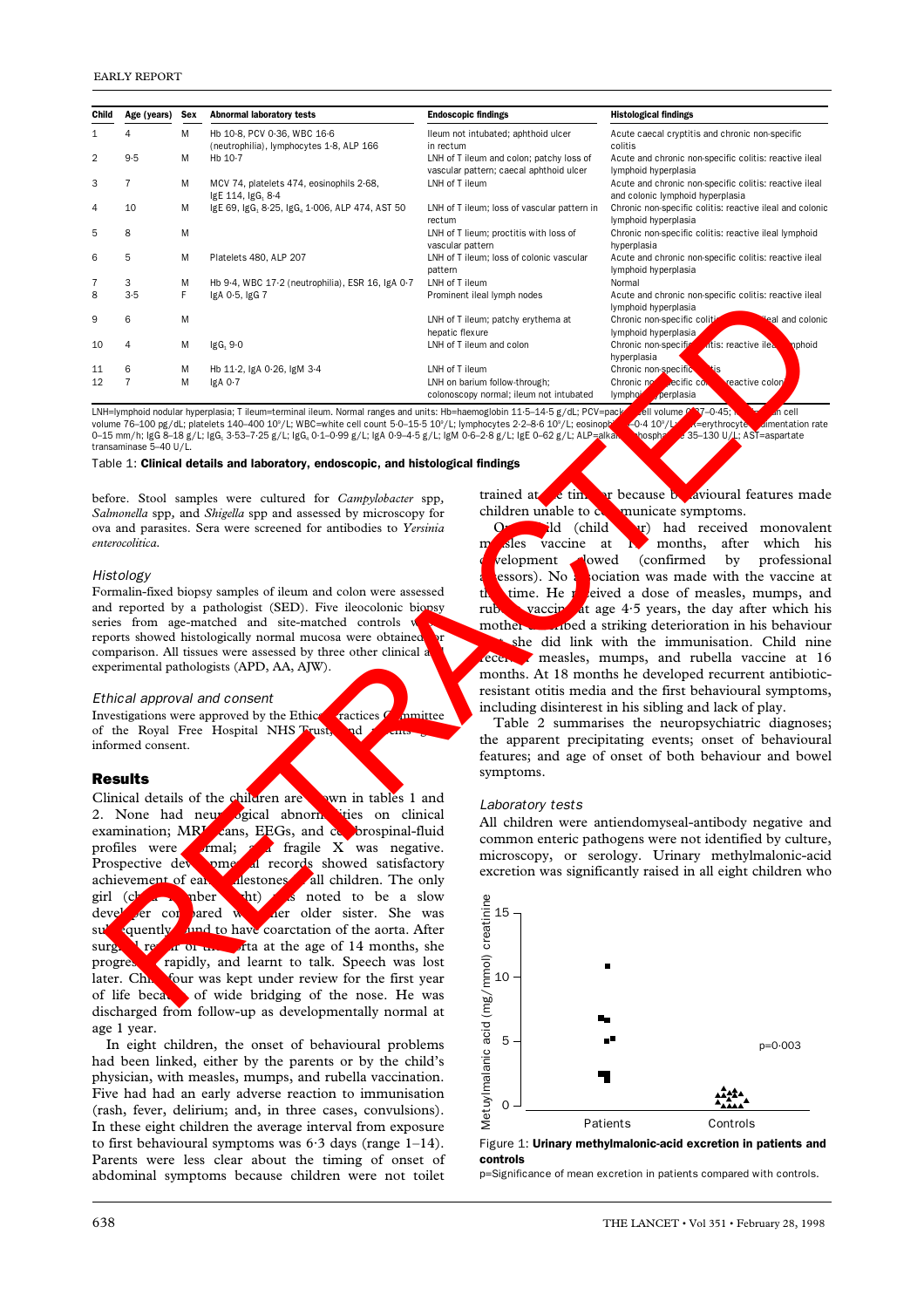| Child                                             | <b>Behavioural</b>                                                                               | <b>Exposure identified</b>                                                                                                                                                                                                                                                                                                                                                                                                                                                                                                                                                                                                                                                                                                                                                           | Interval from exposure to                                                                                                                                                     | <b>Features associated with</b>                                                                                                                                                                                                                                                                                                                                                                                                                                                                                                                                                                                                                                             |                                                  | Age at onset of first symptom                                                                                                 |  |
|---------------------------------------------------|--------------------------------------------------------------------------------------------------|--------------------------------------------------------------------------------------------------------------------------------------------------------------------------------------------------------------------------------------------------------------------------------------------------------------------------------------------------------------------------------------------------------------------------------------------------------------------------------------------------------------------------------------------------------------------------------------------------------------------------------------------------------------------------------------------------------------------------------------------------------------------------------------|-------------------------------------------------------------------------------------------------------------------------------------------------------------------------------|-----------------------------------------------------------------------------------------------------------------------------------------------------------------------------------------------------------------------------------------------------------------------------------------------------------------------------------------------------------------------------------------------------------------------------------------------------------------------------------------------------------------------------------------------------------------------------------------------------------------------------------------------------------------------------|--------------------------------------------------|-------------------------------------------------------------------------------------------------------------------------------|--|
|                                                   | diagnosis                                                                                        | by parents or doctor                                                                                                                                                                                                                                                                                                                                                                                                                                                                                                                                                                                                                                                                                                                                                                 | first behavioural symptom                                                                                                                                                     | exposure                                                                                                                                                                                                                                                                                                                                                                                                                                                                                                                                                                                                                                                                    | Behaviour                                        | Bowel                                                                                                                         |  |
| $\mathbf{1}$<br>$\overline{\mathbf{c}}$<br>3<br>4 | Autism<br>MMR<br>Autism<br>MMR<br>Autism<br>MMR<br>Autism?<br>MMR<br>Disintegrative<br>disorder? |                                                                                                                                                                                                                                                                                                                                                                                                                                                                                                                                                                                                                                                                                                                                                                                      | 1 week<br>2 weeks<br>48 h<br>Measles vaccine at 15 months<br>followed by slowing in development.<br>Dramatic deterioration in behaviour<br>immediately after MMR at 4.5 years | Fever/delirium<br>Self injury<br>Rash and fever<br>Repetitive behaviour,<br>self injury,<br>loss of self-help                                                                                                                                                                                                                                                                                                                                                                                                                                                                                                                                                               | 12 months<br>13 months<br>14 months<br>4.5 years | Not known<br>20 months<br>Not known<br>18 months                                                                              |  |
| 5                                                 | Autism                                                                                           | None-MMR at 16<br>months                                                                                                                                                                                                                                                                                                                                                                                                                                                                                                                                                                                                                                                                                                                                                             | Self-injurious behaviour started at<br>18 months                                                                                                                              |                                                                                                                                                                                                                                                                                                                                                                                                                                                                                                                                                                                                                                                                             | 4 years                                          |                                                                                                                               |  |
| 6                                                 | Autism                                                                                           | MMR                                                                                                                                                                                                                                                                                                                                                                                                                                                                                                                                                                                                                                                                                                                                                                                  | 1 week                                                                                                                                                                        | Rash & convulsion; gaze<br>avoidance & self injury                                                                                                                                                                                                                                                                                                                                                                                                                                                                                                                                                                                                                          | 15 months                                        | 18 months                                                                                                                     |  |
| 7<br>8                                            | Autism<br>Post-vaccinial<br>encephalitis?                                                        | MMR<br>MMR                                                                                                                                                                                                                                                                                                                                                                                                                                                                                                                                                                                                                                                                                                                                                                           | 24 h<br>2 weeks                                                                                                                                                               | Convulsion, gaze avoidance<br>Fever, convulsion, rash &<br>diarrhoea                                                                                                                                                                                                                                                                                                                                                                                                                                                                                                                                                                                                        | 21 months<br>19 months                           | 2 years<br>19 months                                                                                                          |  |
| 9                                                 | Autistic spectrum<br>Recurrent otitis media<br>disorder                                          |                                                                                                                                                                                                                                                                                                                                                                                                                                                                                                                                                                                                                                                                                                                                                                                      | 1 week (MMR 2 months previously)                                                                                                                                              | Disinterest; lack of play                                                                                                                                                                                                                                                                                                                                                                                                                                                                                                                                                                                                                                                   | 18 month                                         | ars                                                                                                                           |  |
| 10                                                | 24 h<br>Post-viral<br>Measles (previously<br>encephalitis?<br>vaccinated with MMR)               |                                                                                                                                                                                                                                                                                                                                                                                                                                                                                                                                                                                                                                                                                                                                                                                      |                                                                                                                                                                               | Fever, rash & vomiting                                                                                                                                                                                                                                                                                                                                                                                                                                                                                                                                                                                                                                                      | 15 <sub>1</sub><br>dhs                           | Not kno                                                                                                                       |  |
| 11                                                | Autism                                                                                           | <b>MMR</b>                                                                                                                                                                                                                                                                                                                                                                                                                                                                                                                                                                                                                                                                                                                                                                           | 1 week                                                                                                                                                                        | Recurrent "viral pneumonia"<br>for 8 weeks following MMR                                                                                                                                                                                                                                                                                                                                                                                                                                                                                                                                                                                                                    | $15 \text{ mol}$                                 | Not know                                                                                                                      |  |
| 12                                                | Autism                                                                                           | None-MMR at 15 months                                                                                                                                                                                                                                                                                                                                                                                                                                                                                                                                                                                                                                                                                                                                                                | Loss of speech development and<br>deterioration in language skills noted<br>at 16 months                                                                                      |                                                                                                                                                                                                                                                                                                                                                                                                                                                                                                                                                                                                                                                                             |                                                  | Not                                                                                                                           |  |
|                                                   | Endoscopic findings                                                                              | The caecum was seen in all cases, and the ileum in all but<br>two cases. Endoscopic findings are shown in table 1.<br>Macroscopic colonic appearances were reported as<br>normal in four children. The remaining eight had col<br>and rectal mucosal abnormalities including granular<br>loss of vascular pattern, patchy erythema, lymphol<br>nodular hyperplasia, and in two case<br>ulceration. Four cases showed the "red beginst round"<br>swollen caecal lymphoid follicles, an carly en scopic<br>feature of Crohn's disease. <sup>3</sup> The st st<br>consistent feature was lymphoid codula.<br>the terminal ileum which y seen in the children<br>(figure 2), and identified by $\mathbf{A}$ of follow-through in one<br>other child in whom the ileum vas not reached at | ohthoid<br>erplasia of                                                                                                                                                        | arances and the stological findings; chronic<br>lammatory changes were apparent histologically in<br>doscopically rmal areas of the colon. In five cases<br>the ve was focal<br>lan propr<br>neutro <sub>p</sub><br>sot epithelium. There were no crypt abscesses.<br>Jec. hal bifid crypts were noted but overall crypt<br>architecture was normal. There was no goblet-cell<br>depletion but occasional collections of eosinophils were<br>seen in the mucosa. There were no granulomata.<br>Parasites and organisms were not seen. None of the<br>changes described above were seen in any of the normal<br>biopsy specimens.<br><b>Discussion</b>                       |                                                  | ute inflammation with infiltration of the<br>by neutrophils; in three of these,<br>inducted the caecal (figure 3) and rectal- |  |
|                                                   | Histological finding<br>Histolog                                                                 | endoscopy. The normal endoscopic operance of the<br>terminal ileum (fig. $\sqrt{2}$ ) was seen in $\sqrt{2}$ seven children<br>whose images $w_{\ell}$ available for comparison.<br>dings summ sed in table 1.<br>Terr al ileur A reactive inphoid follicular hyperplasia<br>war resent <sup>the thoul biopsies of seven children. In each</sup><br>case, when three expanded and confluent lymphoid<br>follicles th reactive germinal centres were identified<br>within the issue section (figure 3). There was no<br>neutrophil in <i>t</i> rate and granulomas were not present.                                                                                                                                                                                                  | and                                                                                                                                                                           | We describe a pattern of colitis and ileal-lymphoid-<br>nodular hyperplasia in children with developmental<br>disorders. Intestinal and behavioural pathologies may<br>have occurred together by chance, reflecting a selection<br>bias in a self-referred group; however, the uniformity of<br>the intestinal pathological changes and the fact that<br>previous studies have found intestinal dysfunction in<br>children with autistic-spectrum disorders, suggests that<br>the connection is real and reflects a unique disease<br>process.<br>Asperger first recorded the link between coeliac disease<br>behavioural<br>psychoses. <sup>4</sup><br>Walker-Smith<br>and |                                                  |                                                                                                                               |  |

# Endoscopic findings

# Histological finding

# Histological dings summarised in table 1.

Colon The lamina propria was infiltrated by mononuclear cells (mainly lymphocytes and macrophages) in the colonic-biopsy samples. The extent ranged in severity from scattered focal collections of cells beneath the surface epithelium (five cases) to diffuse infiltration of the mucosa (six cases). There was no increase in intraepithelial lymphocytes, except in one case, in which numerous lymphocytes had infiltrated the surface epithelium in the proximal colonic biopsies. Lymphoid follicles in the vicinity of mononuclear-cell infiltrates

# **Discussion**

Asperger first recorded the link between coeliac disease and behavioural psychoses.4 Walker-Smith and colleagues<sup>5</sup> detected low concentrations of alpha-1 antitrypsin in children with typical autism, and D'Eufemia and colleagues<sup>6</sup> identified abnormal intestinal permeability, a feature of small intestinal enteropathy, in 43% of a group of autistic children with no gastrointestinal symptoms, but not in matched controls. These studies, together with our own, including evidence of anaemia and IgA deficiency in some children, would support the hypothesis that the consequences of an inflamed or dysfunctional intestine may play a part in behavioural changes in some children.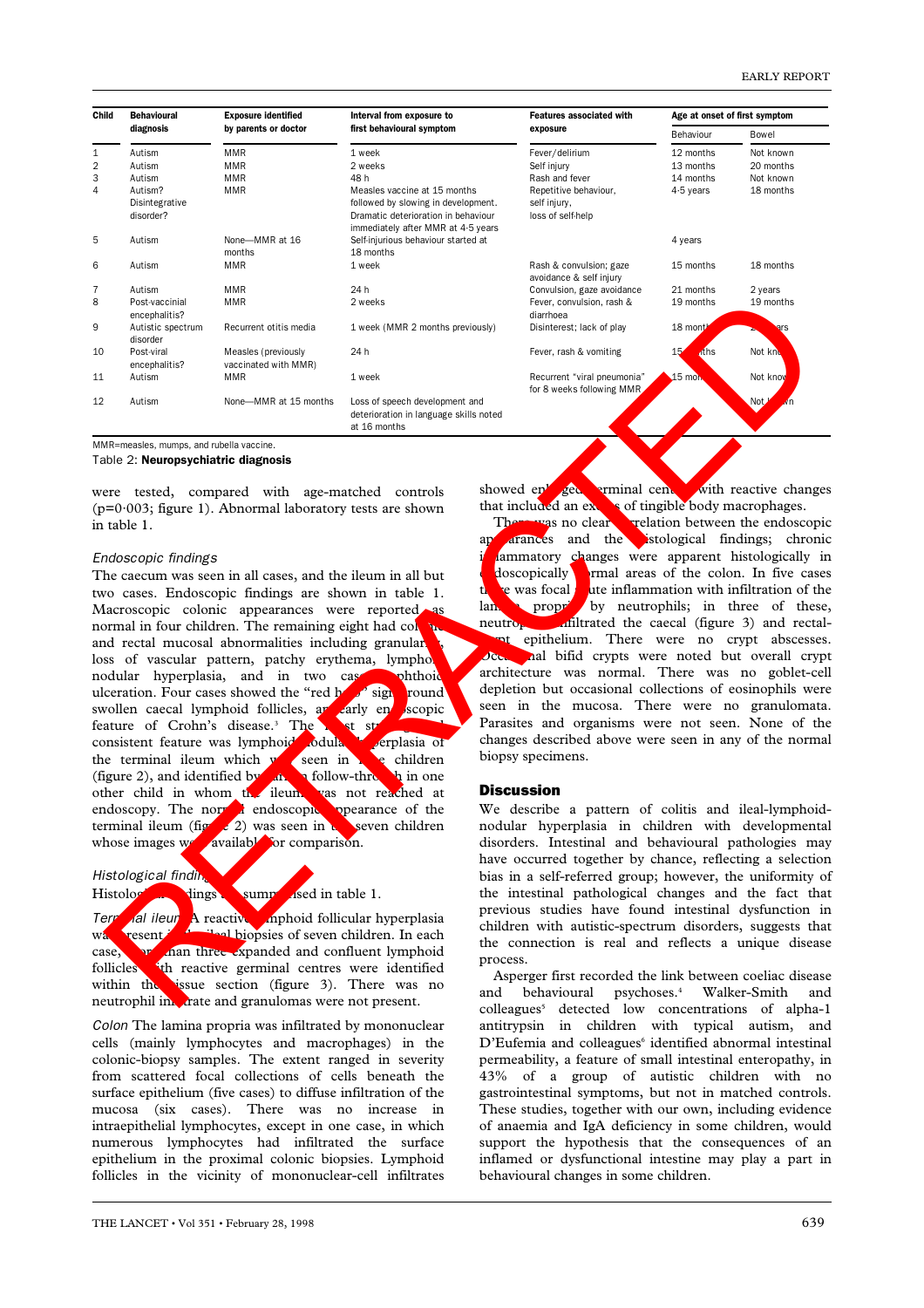

Figure 2: Endoscopic view of terminal ilium in child three  $a$ in a child with endoscopically and histologically normal ileur and colon

Greatly enlarged lymphoid nodule in right-hand field of view. And B=child three: C=normal ileum. Remainder of mucosal terminal ileum is a carpet of enlarged lymphoid no

The "opioid excess" theory of a  $\sin \theta$  the ward mass  $\theta$  and colleagues<sup>7</sup> and later by eichelt and by Panksepp and colleagues<sup>7</sup> and later by Reichelt and Shattock and Shattock and Shattock and Reichelt and Reichelt and Reichelt and Reichelt and Reichelt and Reichelt and Reichelt and Reichelt and Reichelt and Reichelt a colleagues<sup>8</sup> and Shattock and colleagues<sup>9</sup> proposes that autistic disorders result from the complete breakdown and excessive absorption of gut-derived peptides from foods, including bar<sup>l</sup>, rye, oats, and easin from milk and dairy produce. These peptides may exert centralopioid effects, drectly through the formation of ligands with peptidase explores required for breakdown of endogenous central-nervous-stem opioids,<sup>9</sup> leading to disration of no all proregulation and brain development b endogen neuroregulation and endorphins. development by endogenous encephalins and endorphins. **C** aspect of impaired intestinal function that could permit inclused permeability to exogenous peptides is deficient of the phenyl-sulphur-transferase systems, as described by Waring.10 The normally sulphated glycoprotein atrix of the gut wall acts to regulate cell and molecular trafficking.<sup>11</sup> Disruption of this matrix and increased intestinal permeability, both features of inflammatory bowel disease,<sup>17</sup> may cause both intestinal and neuropsychiatric dysfunction. Impaired enterohepatic sulphation and consequent detoxification of compounds such as the phenolic amines (dopamine, tyramine, and serotonin)<sup>12</sup> may also contribute. Both the presence of intestinal inflammation and absence of detectable neurological abnormality in our children are consistent with an exogenous influence upon cerebral function. Lucarelli's observation that after removal of a provocative



Figure 3: Biopsy sample from terminal ileum (top) and from colon b

**Nild three; lymphoid hyperplasia with extensive, confluent lymphoid**  $n =$ child three; dense infiltration of the lamina propria crypt epithelium by neutrophils and mononuclear cells. Stained with haematoxylin and eosin.

enteric antigen children achieved symptomatic behavioural improvement, suggests a reversible element in this condition.<sup>13</sup>

Despite consistent gastrointestinal findings, behavioural changes in these children were more heterogeneous. In some cases the onset and course of behavioural regression was precipitous, with children losing all communication skills over a few weeks to months. This regression is consistent with a disintegrative psychosis (Heller's disease), which typically occurs when normally developing children show striking behaviour changes and developmental regression, commonly in association with some loss of coordination and bowel or bladder function.14 Disintegrative psychosis is typically described as occurring in children after at least 2–3 years of apparently normal development.

Disintegrative psychosis is recognised as a sequel to measles encephalitis, although in most cases no cause is ever identified.14 Viral encephalitis can give rise to autistic disorders, particularly when it occurs early in life.15 Rubella virus is associated with autism and the combined measles, mumps, and rubella vaccine (rather than monovalent measles vaccine) has also been implicated. Fudenberg<sup>16</sup> noted that for 15 of 20 autistic children, the first symptoms developed within a week of vaccination. Gupta<sup>17</sup> commented on the striking association between measles, mumps, and rubella vaccination and the onset of behavioural symptoms in all the children that he had investigated for regressive autism. Measles virus<sup>18,19</sup> and measles vaccination<sup>20</sup> have both been implicated as risk